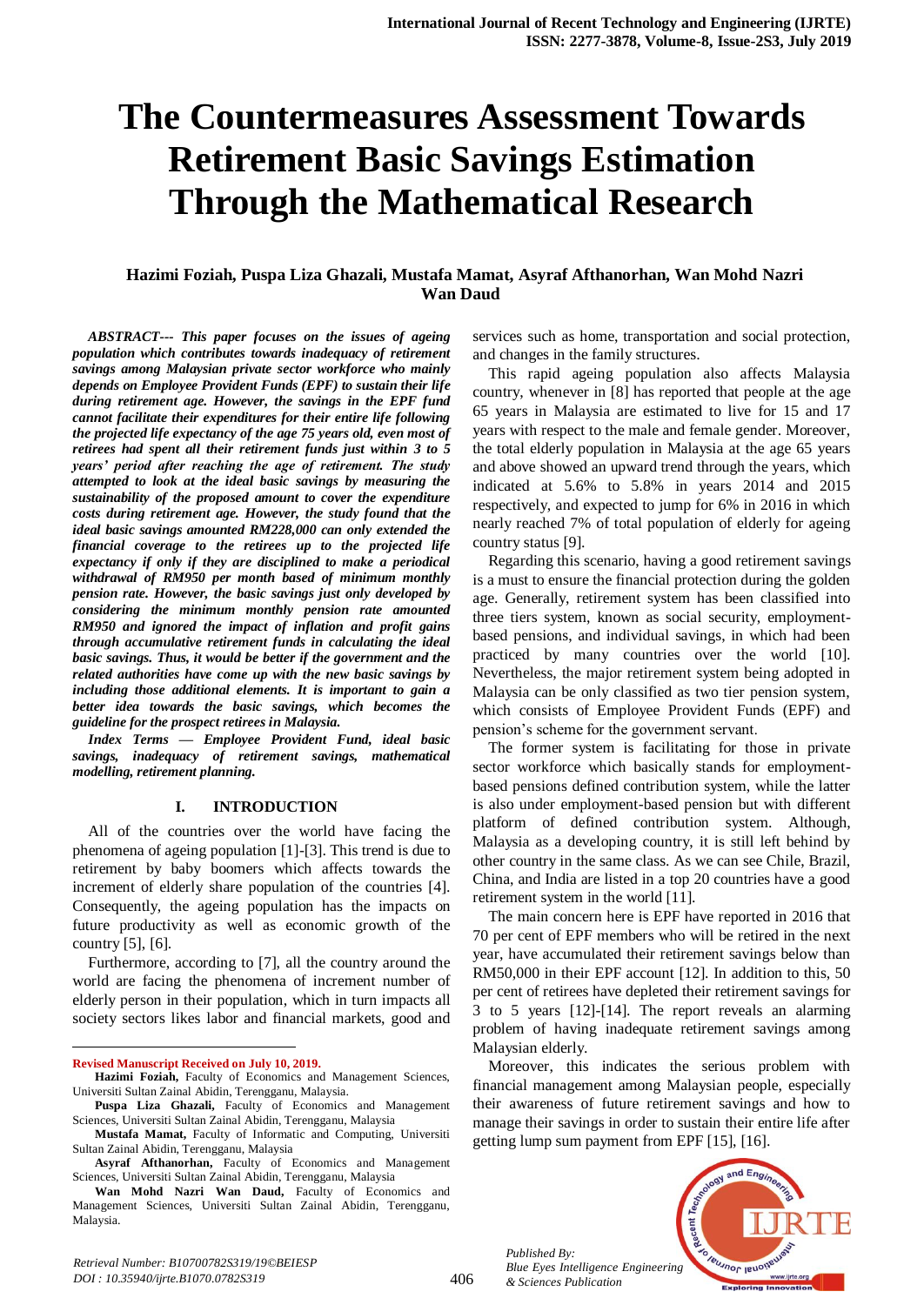#### **THE COUNTERMEASURES ASSESSMENT TOWARDS RETIREMENT BASIC SAVINGS ESTIMATION THROUGH THE MATHEMATICAL RESEARCH**

## **II. LITERATURE REVIEW**

In conjunction to this, in [17] asserted in their study that some of retirees were still working because of financial needs and only a small fraction of them choose to keep work due to their self-achievement and fulfillment. Basically, the retirees subject to the retirement hazards like's costs of healthcare, presuming a longer working life, misjudging how long one spouse will live, demographic change and consequences to retirement [18].

Regards on healthcare costs issue, in [15] mentioned that elderly people aged 60 and above require greater medical attention by visiting medical and healthcare centers, six times a year, on an average. Thus, it would further imply heavier financial burden with rising medication and healthcare costs. Moreover, to make this worse, Malaysian people are still lack of awareness towards their future retirement planning [23].

As a record released by [22], the overall index of Malaysian retirement system is at C grade which considering fair but still has major risk and shortcoming to be improved or else the system will not be efficient enough especially for long term sustainability. Moreover, in [22] added that in term of adequacy of the retirement system which covers for benefits, savings, benefit design, tax support and growth assets, Malaysia is placed at grade D and left behind others developing countries likes Brazil, Chile, China and Poland in having a better adequacy of retirement wealth.

In addition to this, retirement system in Malaysia should have incorporated multiple tiers system, so that full replacement of retirement income can be achieved [17]. In [26] has suggested to reconstruction the Malaysia's pension system through a combination of parametric and systemic reforms of individual schemes by the EPF.

As a mainstream retirement scheme in Malaysia, EPF needs to reform the country's central pension pillar from merely retirement savings investment fund to a fully-fledged pension fund, in which at least offers some minimum annuities, and if possible change to the non-defined contribution scheme [27]. Furthermore, in [28] had claimed that a lump sum benefit payment of the EPF become more preference by the members rather than opt for a phased withdrawal basis benefit, and a lump sum basis option has no longer represent the best option for income security of the elderly people.

In this situation, the traditional lump sum payment of retirement benefit should be revised back since Malaysian retirees are lack of financial management to allocate their money in order to sustain their financial position for entire life [32]. It would be better to propose an annuity based scheme as a mandatory form of retirement benefit, since it was a positive feedback by the Malaysian public towards the monthly withdrawal instead of lump-sum form of retirement benefit payment [33].

Indeed, in [15] revealed that the adequacy of savings and retirement resources were at serious problems among the low-income and middle-income earners in Malaysia. The retirement incomes adequacy became a major problem is due to people in Malaysia still lack awareness to think about their retirement saving preparedness [23]. Moreover, in the case of EPF, their members were given permissible for pre-

withdrawal provisions and as a result failed to maintain high investment returns [24].

In fact, the minimum of wealth-need ratio projections of 69 per cent to be adequately prepared for retirement [25]. It is clearly depicting that Malaysian nowadays facing a serious problem with inadequacy of retirement wealth, which is before becoming an ageing country.

Addressing the issues of inadequacy retirement wealth and lack of financial preparedness among Malaysian people towards retirement, the ideal for basic saving has been revised and become effective in the  $1<sup>st</sup>$  January 2017 with the increment from RM196,800 to RM228,000 which believed can be consumed within 20 years period [19]. The increasing trend of the ideal basic savings amount depicts that the requirement for retirement expenditure would become costlier for retirees in future. It is due to the impact of time value of money. Since, the retirement basically takes long term period to reach, it may significantly impact the total amount of basic savings due to the national inflation and interest gains.

Therefore, it is responsibility for this study with the aims of examining the proposed minimum ideal of basic savings for Malaysian people to have before retired in order to sustain their life during retirement, and becomes a guideline to public as a minimum financial requirement before getting retired.

## **III. METHODOLOGY**

Based on the ideal basic saving of RM228,000, the study apply the minimum amount of government pension amounted to RM950 per month as mentioned in the Malaysian 2016 Budget [20] to measure the sustainability of the proposed ideal basic savings to provide the financial coverage up to life expectancy of 75 years old.

Then study can generate the simulation result of retirees' expenditure based on the given funds in measuring the sustaining the monthly payment of annuity period. The general simulation elements can be referred in Table 1.

**Table 1: General simulation estimation of ideal basic saving's annual expenditure**

|               |     |                                       | А |  |  | BS |  |       |
|---------------|-----|---------------------------------------|---|--|--|----|--|-------|
| where         |     |                                       |   |  |  |    |  |       |
| N             | $=$ | Number of year                        |   |  |  |    |  |       |
| A             | $=$ | Age of EPF retiree                    |   |  |  |    |  |       |
| $\mathcal{C}$ | $=$ | Annual consumption                    |   |  |  |    |  |       |
| BS            | $=$ | Retirement fund balance from          |   |  |  |    |  | total |
|               |     | accumulated savings                   |   |  |  |    |  |       |
|               | $=$ | $RM$ 228,000 – RM 11,400 = RM 216,000 |   |  |  |    |  |       |
|               |     |                                       |   |  |  |    |  |       |

The elements of *N, A, C,* and *BS* can be generated through mathematical formulations are derived as in the Table 2.



*Published By:*

*& Sciences Publication*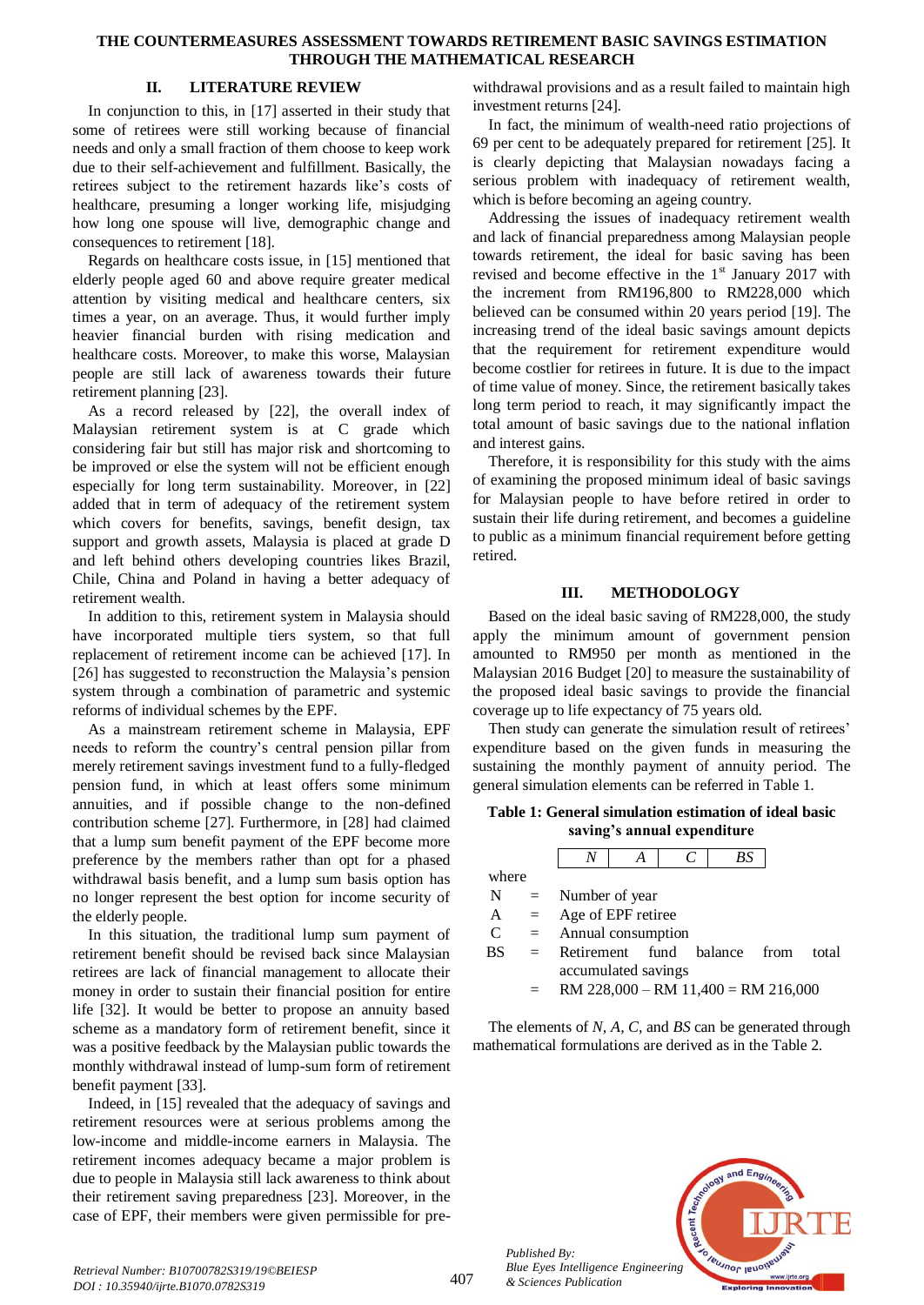| Element   |     | Formula                                 |  |  |
|-----------|-----|-----------------------------------------|--|--|
|           | $=$ | Monthly consumption x 12                |  |  |
|           |     | $RM950 \times 12 = RM11,400$            |  |  |
| <b>BS</b> | $=$ | Previous retirement fund balance-annual |  |  |
|           |     | consumption                             |  |  |
|           |     | $BS_{n-l}$ - $C$                        |  |  |
| $BS_I$    | $=$ | RM228,000 - RM11,400                    |  |  |
|           |     | RM216,000                               |  |  |

#### **Table 2: Mathematical formulation in generating the simulation result**

## **IV. RESULTS AND DISCUSSION**

The ideal amount of basic savings can be rationalized by translating it into the Table 3.

## **Table 3: Estimation of ideal basic saving's annual expenditure**

| N                | A  | C      | <b>BS</b> |
|------------------|----|--------|-----------|
| $\boldsymbol{0}$ | 55 | 11,400 | 228,000   |
| $\mathbf{1}$     | 56 | 11,400 | 216,600   |
| $\overline{2}$   | 57 | 11,400 | 205,200   |
| 3                | 58 | 11,400 | 193,800   |
| 4                | 59 | 11,400 | 182,400   |
| 5                | 60 | 11,400 | 171,000   |
| 6                | 61 | 11,400 | 159,600   |
| 7                | 62 | 11,400 | 148,200   |
| 8                | 63 | 11,400 | 136,800   |
| 9                | 64 | 11,400 | 125,400   |
| 10               | 65 | 11,400 | 114,000   |
| 11               | 66 | 11,400 | 102,600   |
| 12               | 67 | 11,400 | 91,200    |
| 13               | 68 | 11,400 | 79,800    |
| 14               | 69 | 11,400 | 68,400    |
| 15               | 70 | 11,400 | 57,000    |
| 16               | 71 | 11,400 | 45,600    |
| 17               | 72 | 11,400 | 34,200    |
| 18               | 73 | 11,400 | 22,800    |
| 19               | 74 | 11,400 | 11,400    |
| 20               | 75 | 11,400 |           |

The above figure seemingly good indicator if a person can successful accumulate the retirement savings up to basic savings amount, as it is can sustain the minimum pension consumption of RM950 for the next 20 years' period, which is equivalent to the current Malaysian life expectancy of 75 years old. However, not all retirees would have accumulated amount of RM 228,000 in their EPF account. In fact, it is revealed that 70 per cent of the EPF members who going to retire in year 2016, have below than RM50,000.

Ironically, calculation of basic savings is rather a straightforward calculation without considering other factors. In essence, the minimum consumption of RM950 is actually not the same value gains for the next 10 years or even 20 years or more. It is because one of the principles of finance concerned about time value of money. The real value should be decreasing over time. The longer the passing time, the more it will depreciate in value. The calculation however should consider the inflation rate in order to get the better result. By considering the inflation factor in the estimation of retirement wealth, it is surely decreased the current value, and this will make almost all of the retirees living under poverty as the poverty line income is at RM 930 per month [21].

## **V. CONCLUSION**

In conclusion, the revised ideal basic savings of RM228,000 has enough to sustain the retirees financial position up to their life expectancy. This only possible if they are discipline and willing to withdraw their retirement through a monthly basis like pension annuity instead of lump sum basis. However, the study also found that, the result has no realistic as one of the importance principle of finance, known as time value of money was ignored in the estimation. Since, the retirement planning deemed as long term basis investment or savings, the value of money is vital to be considered. Hence, the elements that relate in this context were inflation rate and also the profit gains from the total savings or investment of the retirement funds.

Thus, as Malaysia will be becoming an ageing country, it would be better to get prepared with longevity risk and its implication towards financial aspect, prevention is better than cure. In light of the problem of inadequacy retirement wealth, lack of financial savings among citizens, and the growth of elderly population in future, Malaysia should not delay their improvement in retirement system. Therefore, it can be intriguing study to investigate the existing retirement system in Malaysia in order to formulate a betterment and enhance the system.

# **ACKNOWLEDGMENT**

The authors thank the referees for their contributions and also grateful to the Malaysian government and Universiti Sultan Zainal Abidin for funding this research under the Fundamental Research Grant Scheme (FRGS/1/2017/STG06/Unisza/01/1).

# **REFERENCES**

- 1. World Health Organization, Why Population Aging Matters: A Global Perspective. Washington DC: National Institute of Health, 2007.
- 2. A. Crampton, "Global aging: Emerging challenges," The Pardee Papers, 6, 2009, pp. 1-25.
- 3. W. He, D. Goodkind, and P. U. S. Kowal, Census Bureau, International Population Reports, P95/16-1, An aging world: 2015. Washington DC: U.S. Government Publishing Office, 2016.
- 4. D. L. Rogers, E. Toder, and L. Jones, "Economic consequences of an aging population," The Retirement Project, Urban Institute, 6, 2000, pp. 1-24.
- 5. A. Cheng, The consequences of an ageing population for Australia's future productivity and economic growth, and the associated economic policies challenges. RBA Economics Competition, University of New South Wales, 2007.
- 6. K. Lisenkova, and K. Bornukova, "Effects of population ageing on the pension system in Belarus," Baltic Journal of Economics, 17(2), 2017, pp. 103-118.
- 7. Department of Economic and Social Affairs, Population Division, World Population Ageing 2015. New York: United Nations.



*Published By:*

*& Sciences Publication*